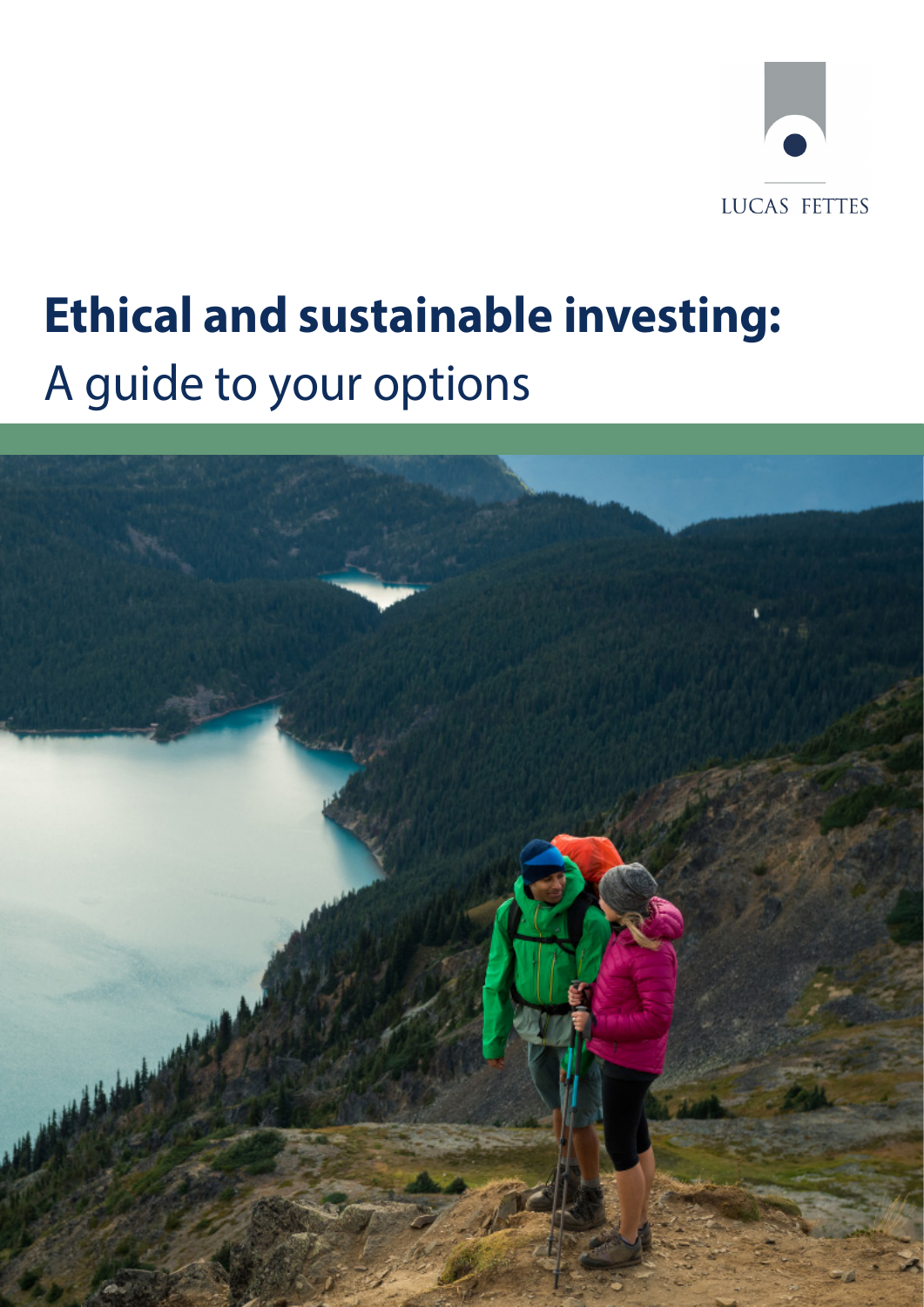## **Contents**

| Introduction                                                | 1              |
|-------------------------------------------------------------|----------------|
| What is ethical and sustainable investing?                  | $\overline{2}$ |
| Why is ethical investing growing in popularity?             | $\overline{2}$ |
| Will ethical investing mean I receive inferior performance? | 3              |
| Positive and negative screening                             | 5              |
| Positive screening                                          | 5              |
| Negative screening                                          | 6              |
| Ways to invest ethically                                    | 7              |
| Active and Passive investing                                | 8              |
| Sustainable banks                                           | 8              |
| How can we help?                                            | 9              |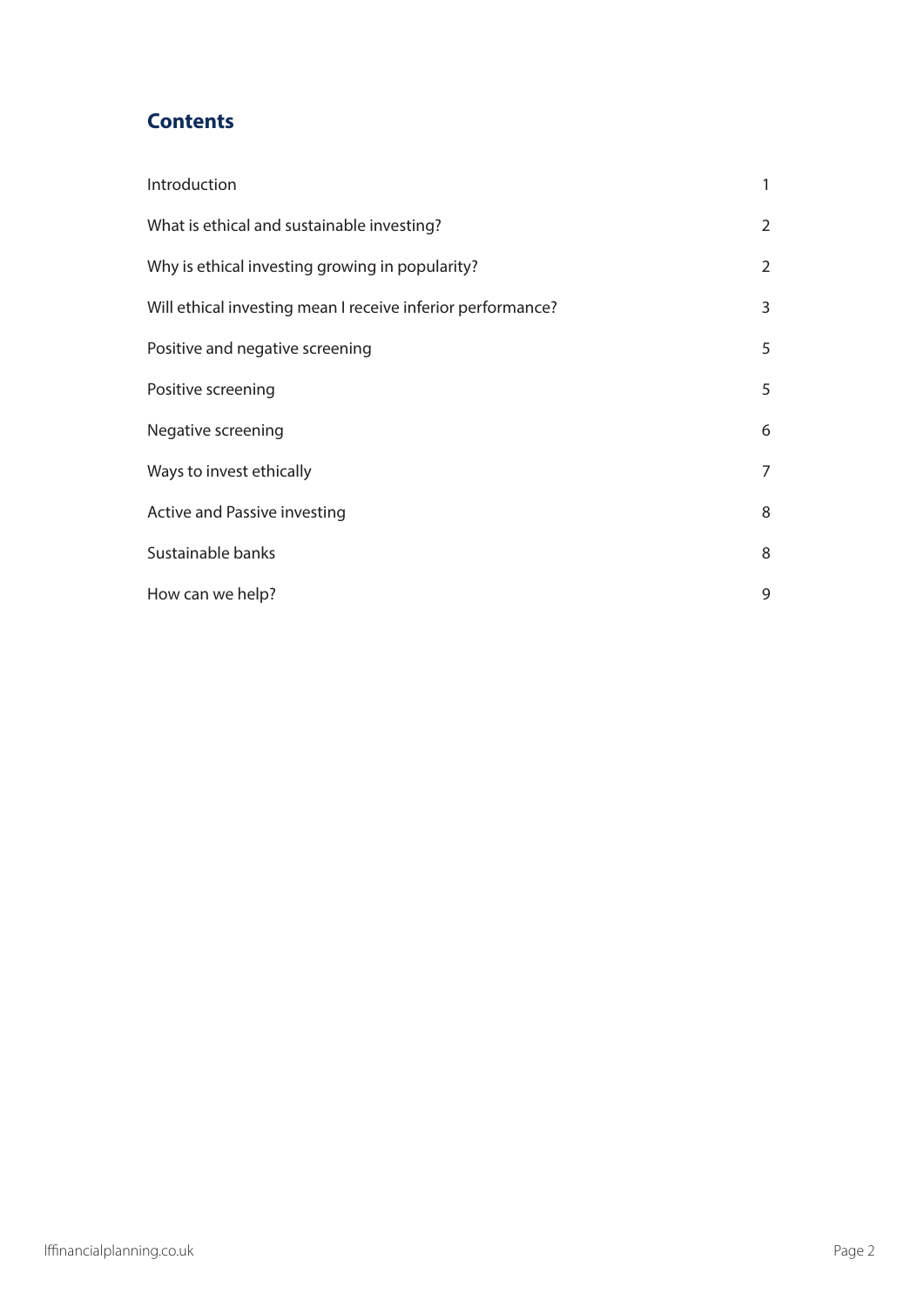## **Introduction**

Ethical and sustainable investing is rapidly growing in popularity.

We define ethical and sustainable investing as investing with a view to helping society, the climate, planet, and avoiding areas that can be considered unethical.

This guide will cover the different types of ethical investment, why it is growing in popularity and the different ways you could access ethical

Ethical investments can be based on personal preferences and objectives, so it is important to make sure your investment choices are right for you.

Lucas Fettes are committed to being a socially responsible company. We aim to train employees on good environmental practice and encourage staff involvement in environmental actions.

We continue to look for ways to improve our environmental credentials as a business and will add new corporate initiatives going forwards.

We hope the information in this guide is helpful and broadens your knowledge of ethical and sustainable investing.

## **£20bn**

Ethical/Sustainable funds have grown from c.£7bn in 2012 to £20bn in 2019 (Schroders 2019).

The UK is the second largest country in Europe for ethical/ sustainable investing.

**Source: Schroders 2019**

# **Early 1980s**

The first ethical funds for UK investors were launched in the early 1980s, and since then client demand for responsible investment has increased tremendously.

**Source: FTAdviser 2019**

# **More than 50%**

of UK investors have increased their holding in sustainable investments over the last five years.

**Source: Schroders 2018**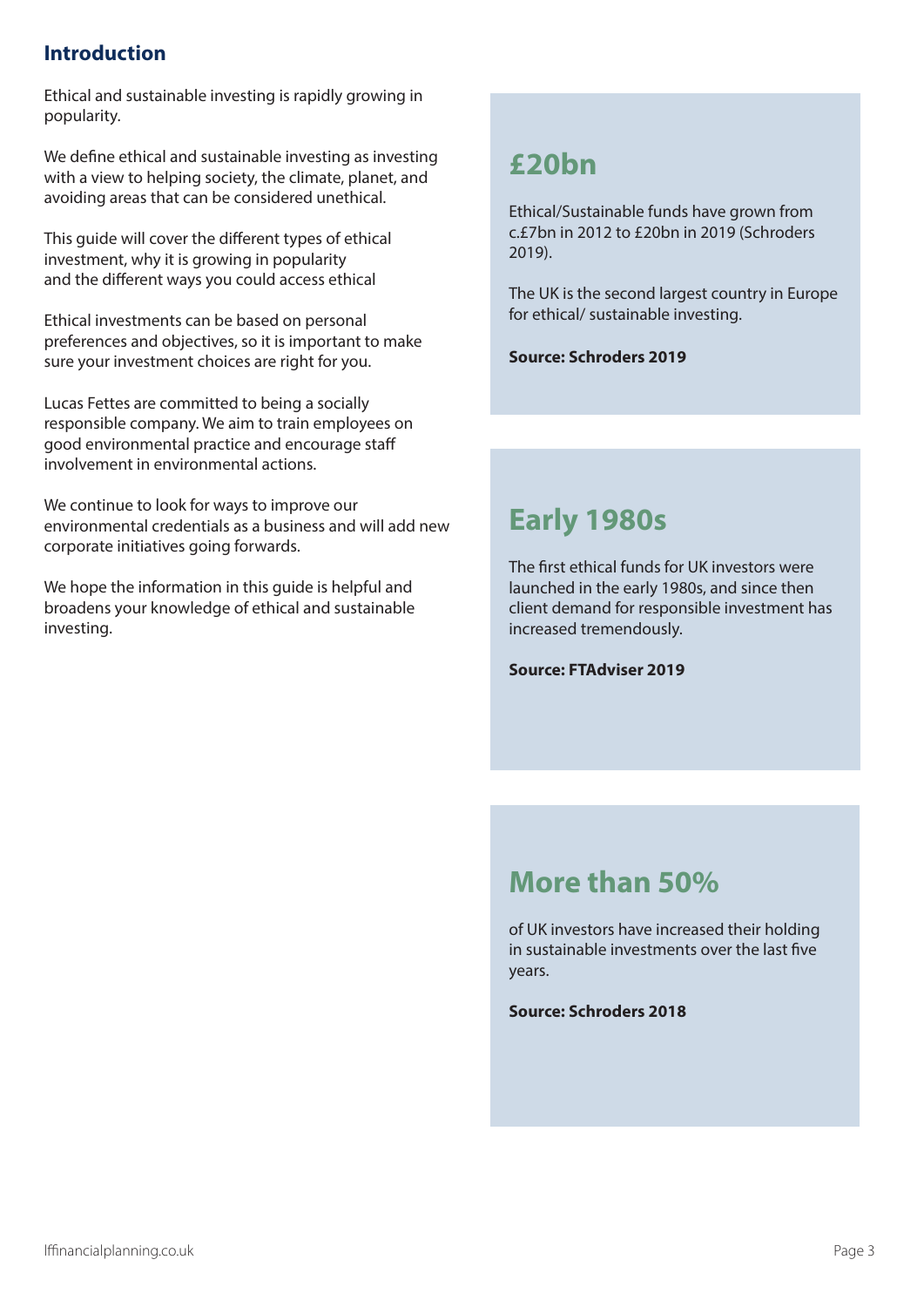## **What is ethical and sustainable investing?**

'Ethical' means different things to different people. It is about how you feel about an industry or practice.

There is a growing need to make a difference to our world. More of us are recycling, reducing plastic use, watching our fuel consumption and perhaps trying to reduce meat consumption.

This can be extended to investment decisions too. For many investors, how and where their money is being invested is becoming more of an important issue.

Ethical investing aims to exclude benefiting from organisations or industries that are considered harmful to society and the environment. Instead, it is about investing in organisations and companies that are committed to operating in a sustainable and positive way for the future.

This is usually done by filtering the harmful practices out (negative screening) and actively seeking to invest in companies that are committed to making positive decisions through their environmental, social and governance (ESG) practices (positive screening).

Sustainable investing can also be referred to as socially responsible investment or green investing.

**"We define ethical investing as investing with a view of helping society, the planet and avoiding areas that can be considered unethical."**

#### **Why is ethical investing growing in popularity?**

An increase in environmental awareness and topics such as climate change has played a major role in the increasing appeal of ethical investments.

Investors are being influenced by growing concern for the planet, and the impact that certain companies are having on the environment.

Investors want their money to have a positive impact on the world and want clarity of what they are investing in and how their money is being used.

#### **"Sustainable investors aim for strong performance, but also believe that their investments should be used to make the world a better place."**

#### **Will ethical investing mean I receive inferior performance?**

**"Responsible investing is not about choosing between your own values over investment returns, but how both can work together."**

A common misconception about ethical and sustainable investments is that you could be compromising your investment performance because of the companies that have been excluded from your investment.

However, we believe that companies with strong environmental, social and governance (ESG) practices are more likely to succeed over time whilst having reduced risk and fewer instances of bribery, corruption and fraud.

Positive ESG factors can be used to identify well managed companies or to identify companies that are likely to come under pressure by changing regulatory, environmental and consumer attitudes.

**Investment values can go down as well as up and it may not be possible to receive back the full amount invested.**

#### **What is ESG?**

This is a process which can be used to examine a company's approach to environmental, social and governance (ESG) factors. ESG factors help investors find companies with values that match their own.

Investment managers look for potential risks and opportunities that could help determine the long-term financial performance of companies.

ESG factors are important in uncovering risks and they are important to all investors - not just ethical investors.

ESG factors can include:

# **E - Environmental**

- Climate change
- Natural resources
- Pollution & Waste
- Environmental opportunities
- Energy use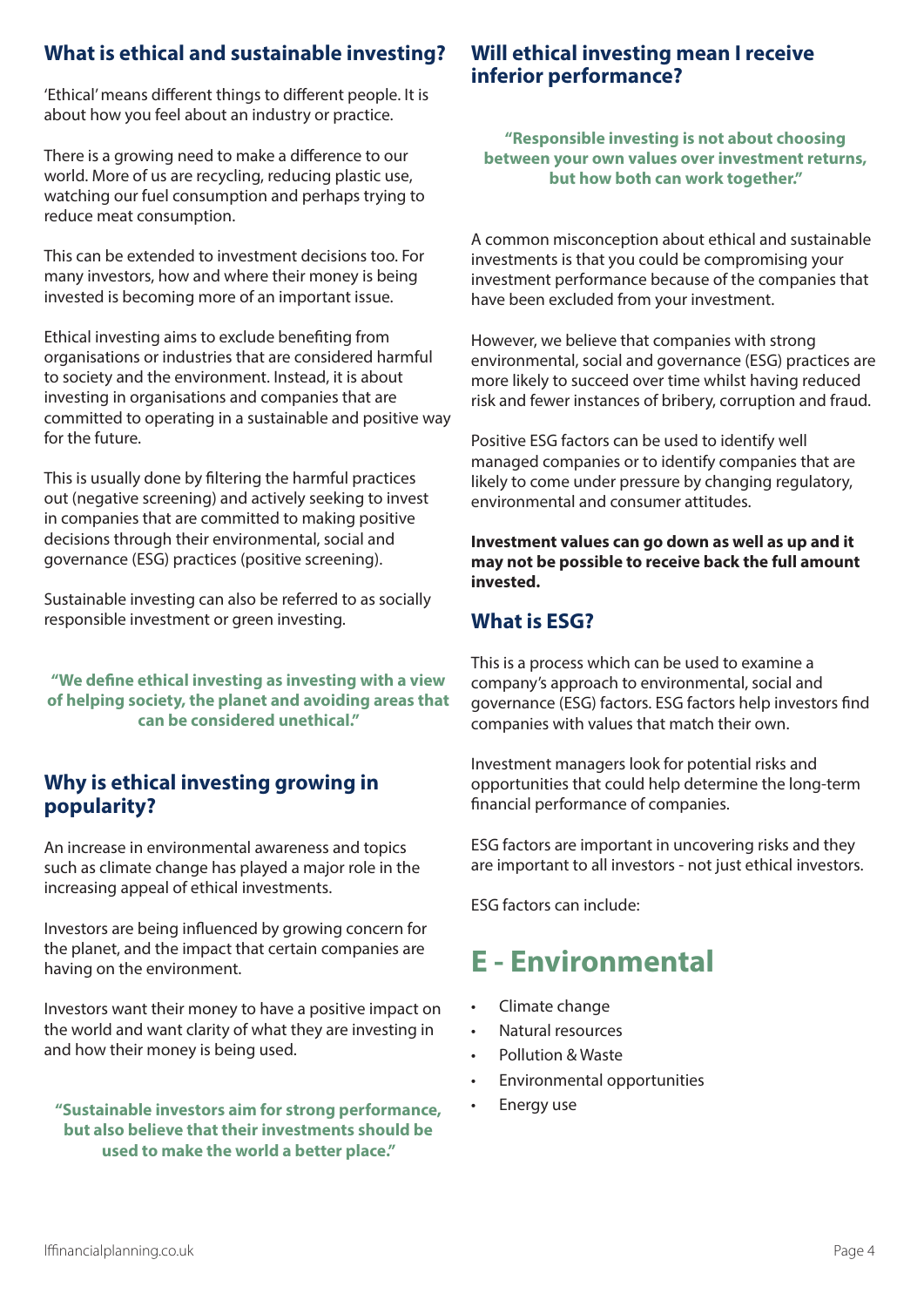# **S - Social**

- Employee health, safety and wellbeing
- Human rights
- Fair labour practices
- Stakeholder opposition
- Social opportunities

# **G - Governance**

- Corporate governance
- Corporate behaviour
- Strong business ethics
- Fair and reasonable compensation and benefits

## **Positive and negative screening**

Ethical investments generally use positive and negative screening. They can use features of both or focus on just one.

This section will give you a brief overview of the difference between the two approaches.

## **Positive screening**

#### **"Positive screening aims to invest your money in a positive way"**

Positive screening is focused on investing in companies that have a positive impact on society.

The fund manager will look for companies acting responsibly and try to grow your money by investing in companies that have a positive effect on the world.

Positive screening encourages responsible business practices and investors can push companies to set a positive example.

Questions that an investment manager may ask before including a company within their portfolio using the positive screening approach could be:

- Does this company add something positive to the community?
- How do their ESG factors compare against other companies?
- Is the company acting responsibly?

## **Negative screening**

#### **"Negative screening avoids investment in areas that don't meet moral criteria"**

This was one of the earliest methods used by socially responsible investors. Negative screening is designed to limit the exposure your investments have to areas that may be regarded as unethical.

Negative investment would be most suitable for those who have moral objections to certain industries.

 You may not want to invest in companies that pollute or damage the environment, deal in the arms trade or the gambling industry.

Please refer to the table below for catagories that negative screening limits exposure to.

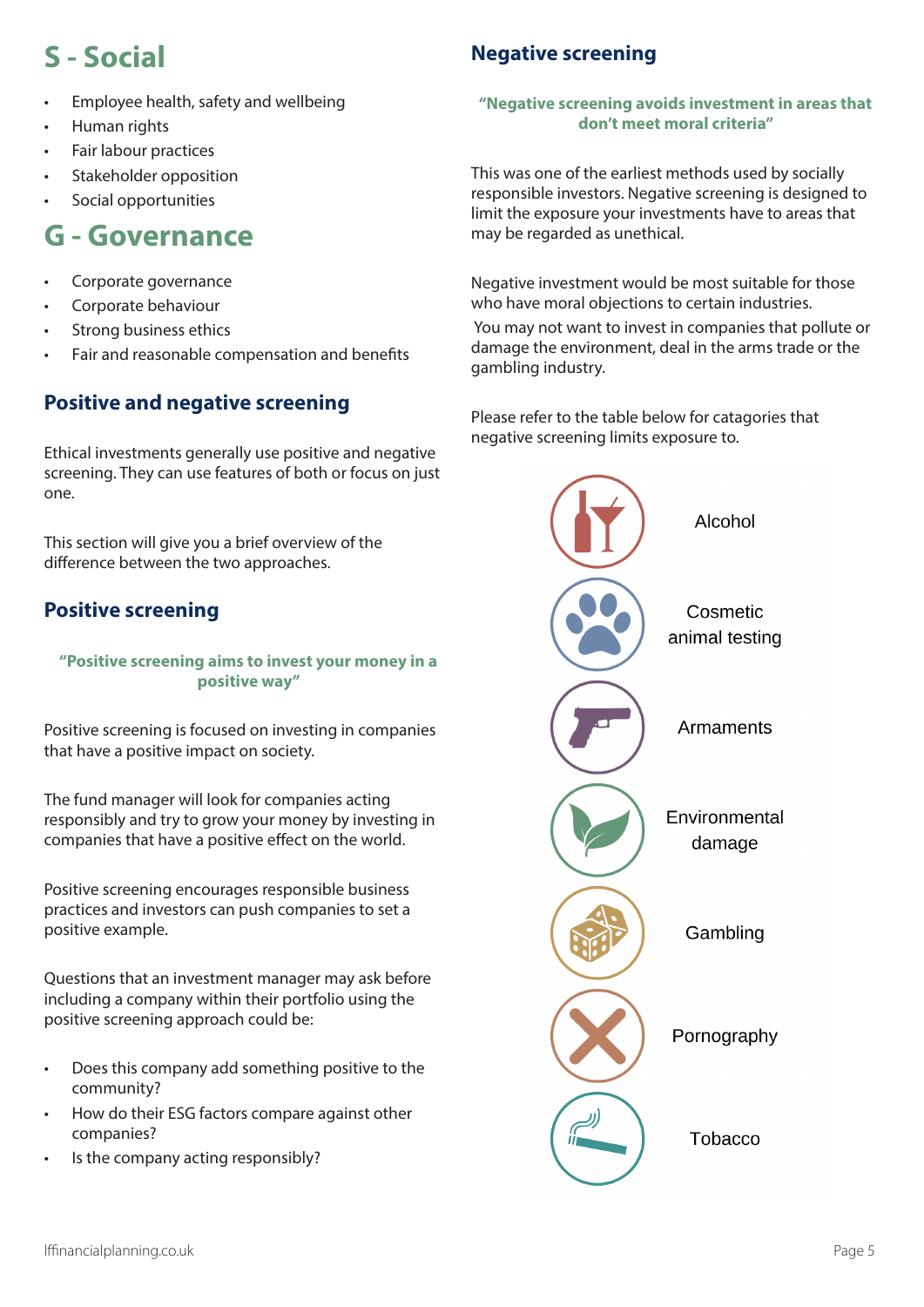### **Ways to invest ethically**

The amount of money invested in responsible funds has grown rapidly and the popularity of responsible investing looks set to continue.

There are lots of different ways to access ethical investments, a number of these are included below.

| <b>Bespoke</b><br><b>Discretionary</b><br><b>Fund Manager</b> | A discretionary fund manager (DFM)<br>can create a portfolio tailored to<br>your specific investment objectives<br>whilst incorporating ethical/<br>sustainable funds. The portfolio can<br>be adapted as your circumstances<br>change.                                                                                                                                                                                                        |
|---------------------------------------------------------------|------------------------------------------------------------------------------------------------------------------------------------------------------------------------------------------------------------------------------------------------------------------------------------------------------------------------------------------------------------------------------------------------------------------------------------------------|
| <b>Managed</b><br><b>Portfolio</b><br><b>Service (MPS)</b>    | These are portfolios of funds run by<br>discretionary investment managers<br>and offer a range of solutions for<br>investors with ESG, Sustainable<br>or Ethical preferences. These are<br>generally less expensive than<br>having a bespoke DFM.                                                                                                                                                                                              |
| <b>Multi-asset</b><br><b>Ethical funds</b>                    | These invest in a varied range of<br>asset classes which provides a<br>greater degree of diversification<br>than is possible when investing<br>in a single asset class. They invest<br>in a broad range of socially<br>responsible companies which are<br>typically medium and smaller sized<br>companies, as some of the largest<br>companies on the FTSE 100 Index<br>would be excluded due to not<br>meeting certain ESG factors.           |
| <b>Single-asset</b><br><b>Ethical funds</b>                   | Single asset class funds are suited<br>to investors who like to make their<br>own investment decisions or want<br>to invest in a particular market only<br>(e.g. only UK Equities). Single-asset<br>funds could be invested alone or<br>can be used alongside other funds<br>to make a portfolio. For example,<br>if the fund only invested in UK<br>Equities then the fund would only<br>invest in funds that meet their<br>ethical criteria. |

| <b>Direct Ethical</b><br><b>Shares</b> | Investing directly in ethical shares<br>gives you maximum control over<br>your investment as you will know<br>exactly where your money is being<br>invested, however this is a relatively<br>high-risk strategy due to the lack of<br>diversification. |
|----------------------------------------|--------------------------------------------------------------------------------------------------------------------------------------------------------------------------------------------------------------------------------------------------------|
| <b>Ethical ETFs</b>                    | An exchange-traded fund (ETF)<br>tracks an index. ETFs enable you<br>to invest cost-effectively in entire<br>markets with one security. Ethical<br>ETEs could track an ethical index<br>such as the FTSE4Good.                                         |

#### **Active and passive investing**

However you decide to invest, your fund managers will take one of two basic approaches to managing your money: active or passive investing.

#### **Active investing**

Active investment involves actively buying and selling assets in the hope of making profits and outperforming a benchmark or index.

Active managers analyse the market to identify and purchase investments that are undervalued and to sell investments that become overvalued. These are more expensive than passive funds.

#### **Passive investing**

Passive investment involves trying to track a particular market or index. Ethical passive funds could track an index like the FTSE4Good, which doesn't include companies involved in certain industries such as tobacco or weapons manufacture.

Other funds could track a more general index like the FTSE All-Share and only invest in companies in the index that meet their ethical criteria.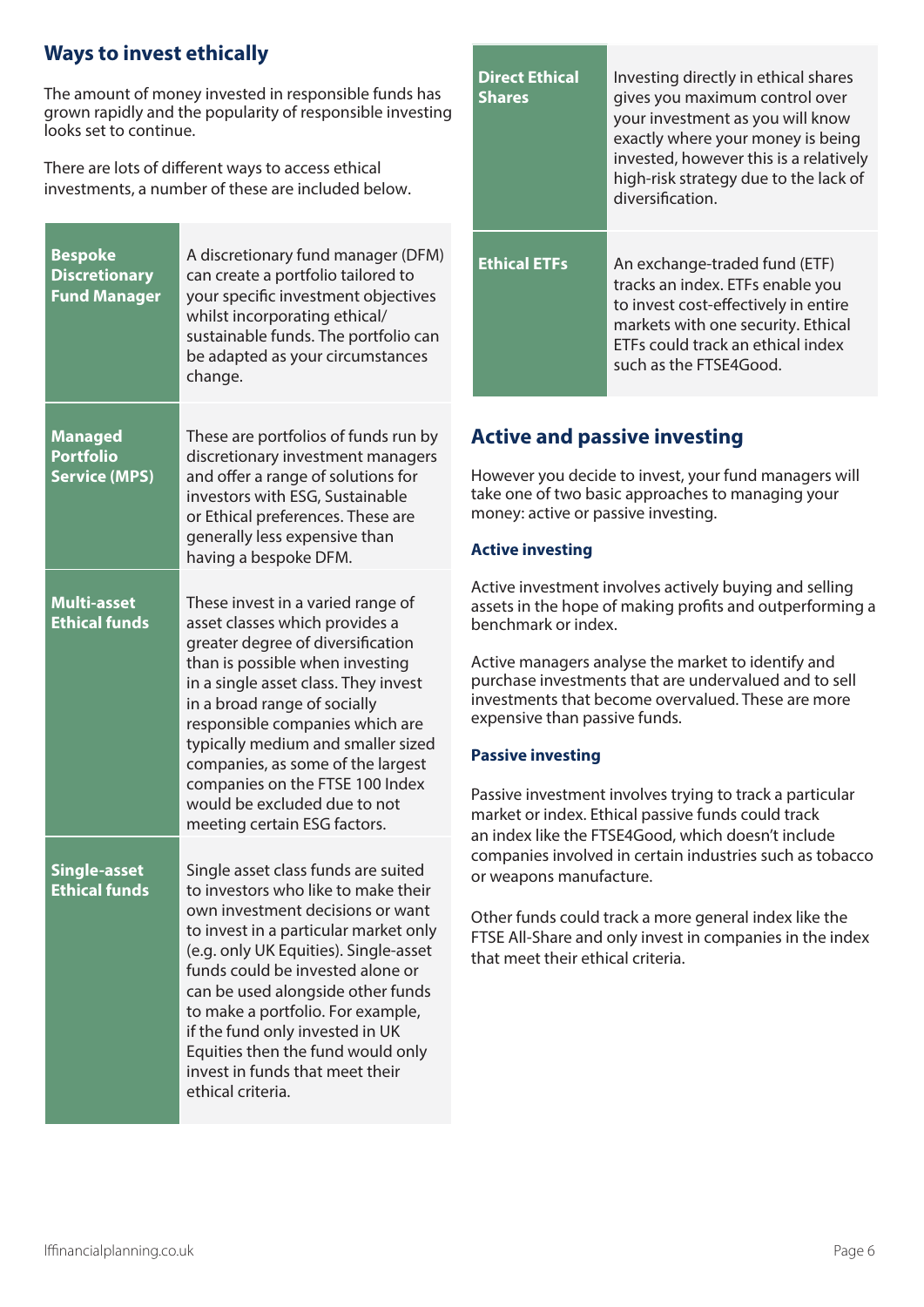### **Sustainable banks**

Sustainable banks generally offer the same services and obligations as other banks e.g. to look after customers' money, but they approach banking differently.

They should only lend to organisations that have a positive impact on people and the planet. In addition, some sustainable banks publish details of organisations they lend to so they can show you the positive impact that your money is having.

Some of the services that sustainable banks offer are:

- Cash ISAs/ Junior Cash ISAs
- Current accounts
- Savings accounts/ Savings accounts for children
- Business accounts
- Fixed rate bonds
- Business lending

You would be able to find more information about sustainable banks online.

#### **How can we help?**

Lucas Fettes Financial Planning can help you identify any ethical and sustainable preferences you have and how these factors can be implemented into your investment portfolio.

We regularly review ethical and sustainable investments and perform due diligence checks on any that we add to our investment panel. These are reviewed on a consistent basis to ensure satisfactory performance.

Should you wish to discuss your ethical and sustainable investment options and how we can assist you, please get in touch.